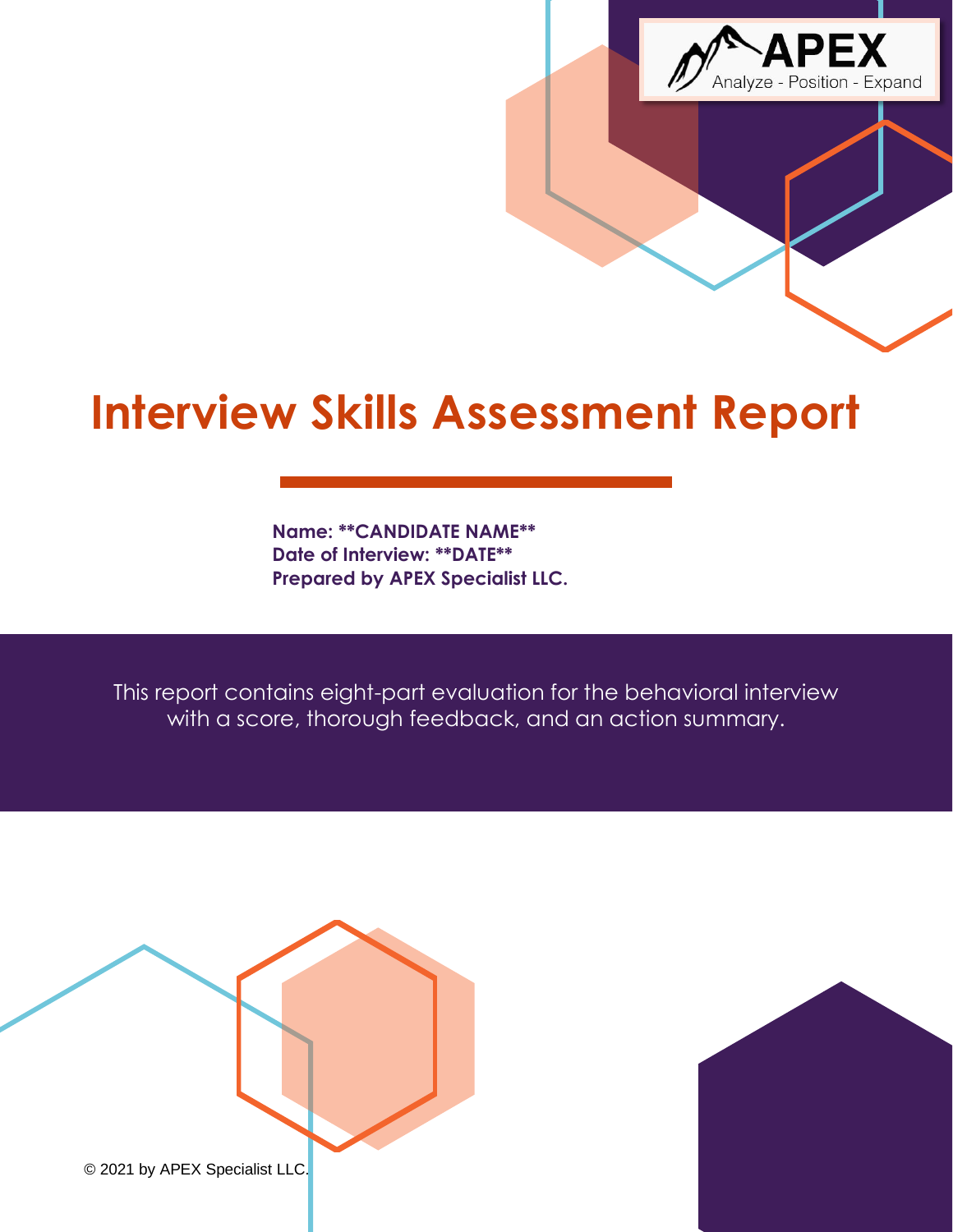#### Interview Skills Assessment Report

• • •

#### **Name: \*\*CANDIDATE NAME\*\* Date of Interview: \*\*DATE\*\* Prepared by APEX Specialist LLC.**

### **Introduction**

This report provides you a comprehensive assessment of  $y$ behavioral skills and your mock interview feedback. You can report to:

- Identify your strengths
- Focus on development need

 $\overline{\phantom{a}}$ 

• Goal setting and career clarity

Improve your behavioral

## **Behavioral Congress**

• Communication

• Results orientation

**Your M** 

• Interview team

 $5ct$ 

*Interview Tips…*

• Organization

**Confidence** 

**With** 

arch



**Click here for the INTERVIEW VIDEO** 

**b https://www.pointer.com/executers/interesting products://www.fileson.com/executers/interesting products://www.fileson.com/executions/interesting products://www.fileson.com/executions/interesting products://www.fileson**